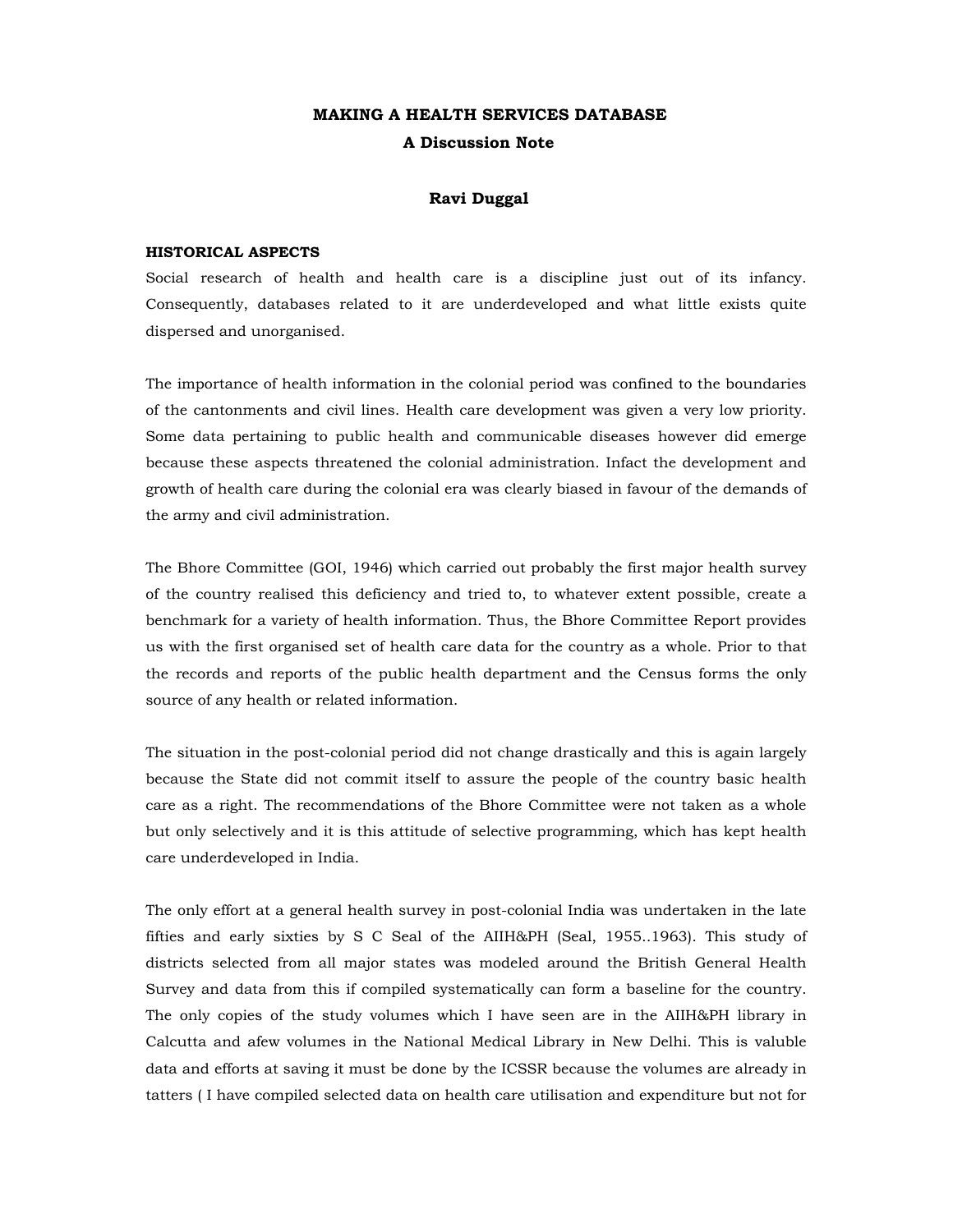all the states). Apart form this very few efforts at a national level generation and compilation of data has taken place.

The census every ten years gives some demographic data, which has some use for health sector analysis. Similarly the National Sample Survey Organisation and the Registrar Generals Office's Sample Registration Scheme data gives regular sets of data, again largely demographic. The NSS only in the 42nd Round in 1986-87 made a special effort for a detailed health care survey but very little of it has been published as yet and neither does the NSS lend out raw data for independent analysis (*Pravin Visaria has been able to do some selective analysis and some of it is available though not widely distributed*). An effort needs to be made in compiling all health and related data from different NSS Rounds. The ICSSR should persuade the NSS to do this or make their files available to research agencies, which have an interest in doing this compilation. Apart from this the only other national effort at generating health related data was through the National Family Health Survey (NFHS) in 1992-93. A discussion on this is in a later section. However, it is important to mention here that the NCAER's recent surveys (NCAER, 1992 and 1994) on health care utilisation have filled the gap to some extent and if such a survey is better designed and made more comprehensive like a general health survey and canvassed periodically then a great deal would be achieved.

Another important point to note in this section is the overemphasis on demographic and family planning data even within the health sector - this also explains why the NFHS is not a health survey and much less a family health survey! The State's obsession with fertility reduction and that too through the Ministry of Health has been responsible for the present scenario of poor health information. The data pertaining to the demographic situation and family planning is much better organised and more widely available whereas data on health care services, utilisation, epidemiology and morbidity patterns, health care availability, health care expenditures, humanpower etc. is most inadequate and not easily available.

At the micro level the situation is similar. A large number of micro studies have been carried out but a large majority of them are again demographic or family planning related. This is largely because funding for such studies comes either from the family planning department or international agencies whose primary concern is fertility reduction. In a national review of such research done in 1993 by the research team of the Foundation of Research in Community Health it was found that an overwhelming majority of such funded research, a small proportion of it very good, lies unpublished and inaccessible to those who would like to use such research findings (FRCH,1993).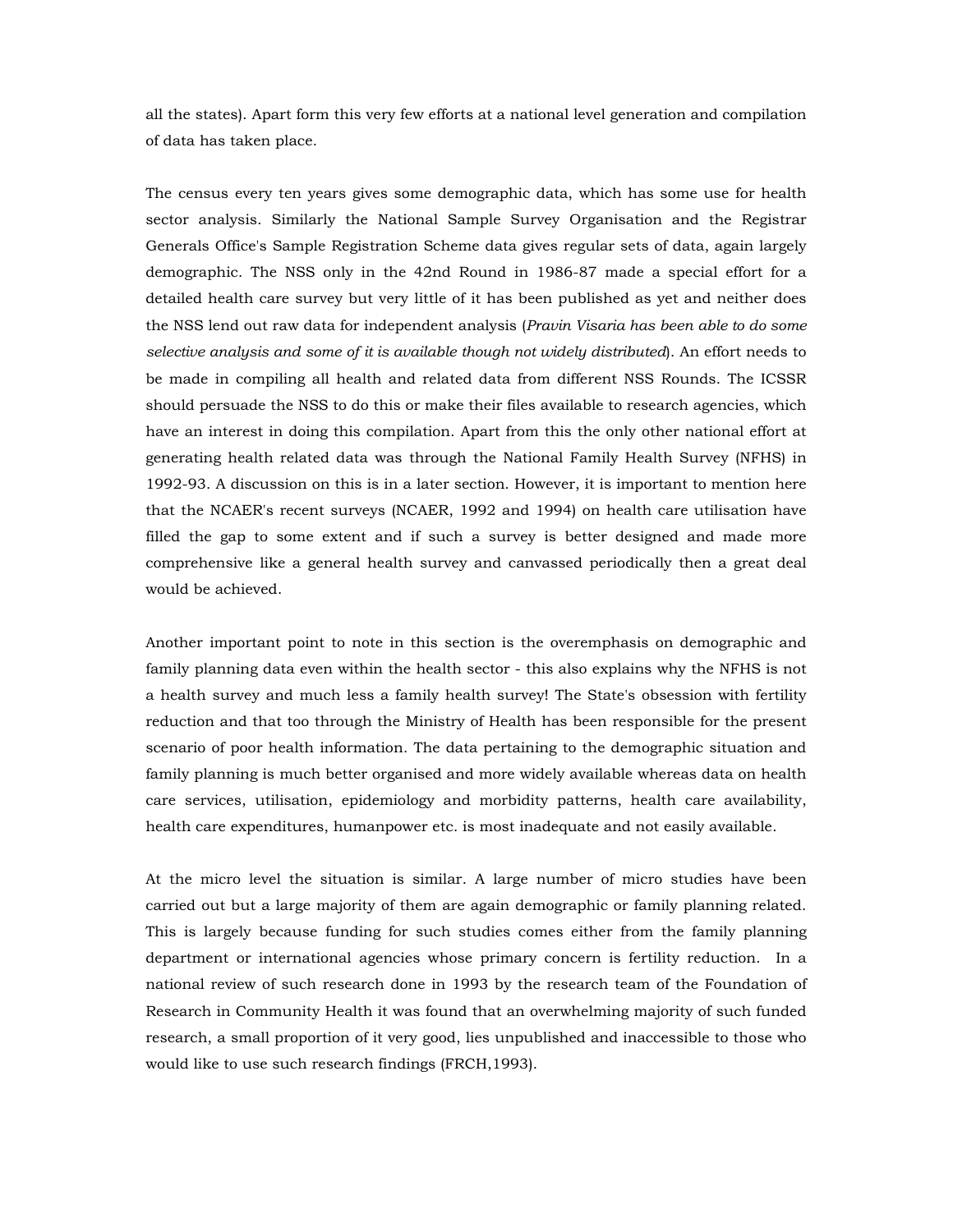## **DATA AVAILABILITY AND ORGANISATION**

In India data collection, compilation and distribution is almost the sole monopoly of the Central Statistical Organisation (CSO). The NSSO and the RGO's offices provide the CSO with a fair amount of support in its efforts at compiling and publishing a wide array of data. The CSO is also dependent on other bodies to feed it with the necessary data, which is collected through their routine functioning.

The CSO publishes a wide range of statistical compendia that provide information on all aspects of the economy and society (CSO, 1989). The users of this information are also a highly differentiated group and are appreciative of the thankless task that the CSO undertakes. However, the CSO encounters many problems in compiling this data. It is evident from their numerous documents that they invariably do not receive complete information for the variables which they publish in their various compilations. This is largely because of the poor organisation and lack of cooperation on the part of bodies which generate the data and are supposed to supply regularly to the CSO - while a large part of the data from public bodies is more or less regularly available it is the private institutions whose compliance is very poor, and this is especially crucial for the health sector in India because of the overwhelming dominance of the private sector.

The NSSO is one agency, which collects primary data on practically every socio-economic issue. Its sample cuts across the entire country and hence its contribution is very vital for any database. Its methodology and credibility (though of recent being questioned) is generally held in high esteem internationally. Unfortunately it has failed to provide data on time - the delay most often being about seven to eight years.

Here our concern is with health and related data so we will not comment on other data. As discussed in the 25th Sept meeting of the ICSSR Data Archives Committee the present note would look at health services data widely and not just look at the NFHS, the original topic for the note, since the latter is concerned largely with demographic data which Pravin Visaria would cover in his note.

Compilation of health services data at the national level is the responsibility of the Central Bureau of Health Intelligence (CBHI). Similar bureaus at the state level lend support as clearing houses for respective states. The CBHI has been regularly bringing out its annual publication "Health Statistics of India", now called "Health Information of India". Though the range of subjects is diverse, it covers mostly the public sector and it is this, which is its major shortcoming because health care in India is largely in the private sector. And in recent years, inspite of computerisation the time lag in availability of this document has become 5 years. The latest data available today is for 1993. Once in 5 years they also bring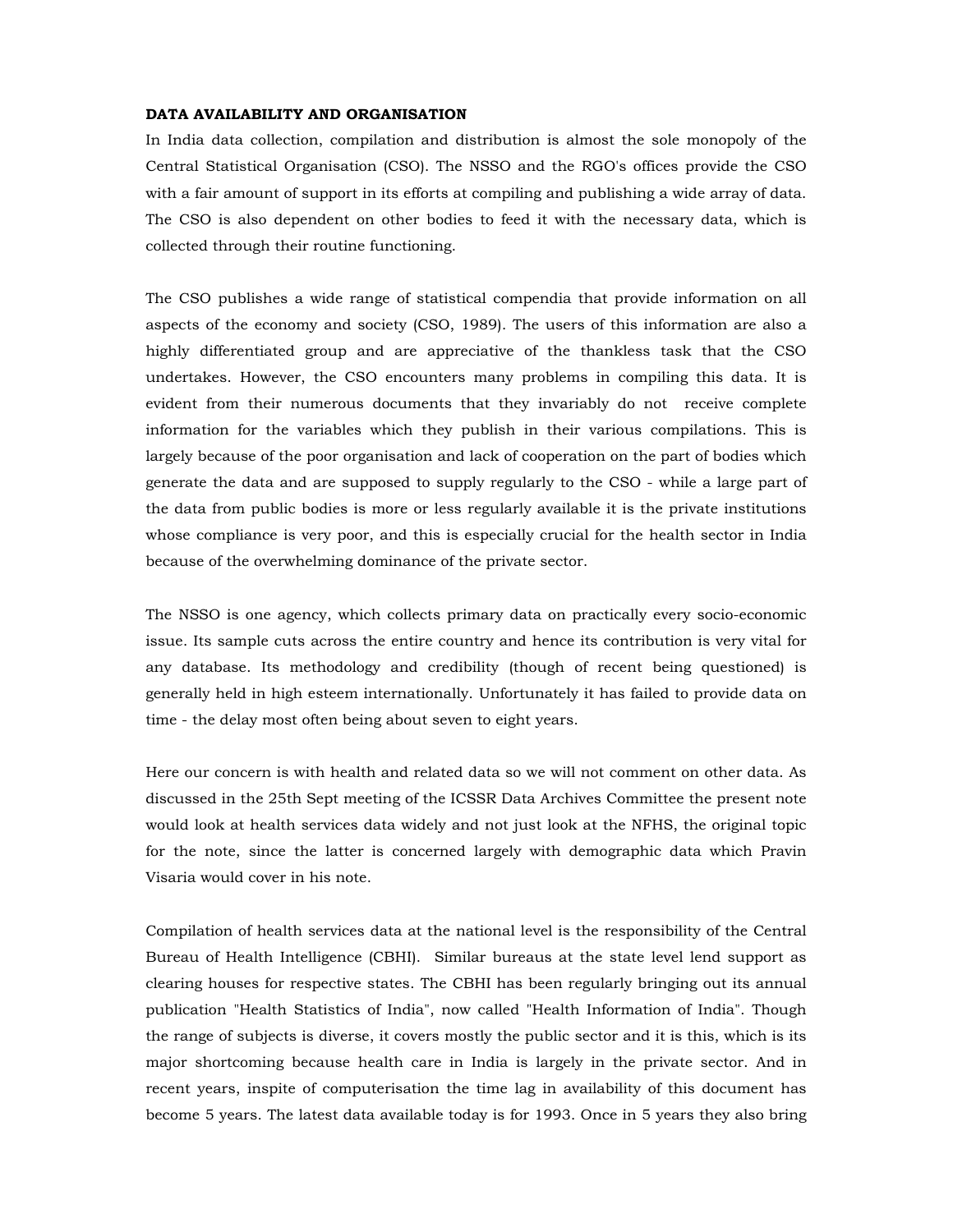out a Directory of Hospitals which gives details about hospitals, its bed capacity etc.. for each hospital which is registered or files its return to the appropriate authority. In this too it is seen that while all public hospitals are covered, private hospitals are grossly underenumerated because regulation and control of private health care facilities is not taken seriously in most states (Mahapatra and Berman, 1992; Duggal and Nandraj, 1991 and 1996).

The CBHI's Health Information of India, apart from giving basic socio-economic and demographic information, which it draws from either the RGO or the CSO, publishes information, in a number of cases state-wise, on health care infrastructure like hospitals, dispensaries PHCs and beds (including private sector, which studies now show are underestimates in the CBHI compendium), communicable diseases like leprosy, tuberculosis, malaria, etc.. which is data mainly from public institutions hence grossly underestimated, health humanpower - doctors of various systems, nurses, paramedics in government health programs, rural health care personnel, medical education admissions and outturns etc.., public health expenditures in aggregate form, cause of death statistics, and health insurance (public sector only) statistics.

While the data categories appear to have a wide range of coverage basic morbidity data or an epidemiological profile on which all health care planning should be based is not available. Morbidity/epidemiological studies on a national scale have never been done, except for the one on tuberculosis way back in 1957. The quality of the data and its uptodateness is far from what is desired. This inadequacy of even the existing data is largely due to the laxity of data collecting and reporting agencies. The CBHI can only report from what it gets. The blame lies mainly with the state bureaus who do not put serious efforts at assuring that the data from the agencies responsible for supply of the respective data reaches them. For instance, the state Medical Councils is supposed to supply information on registration of allopathic doctors. While some state medical councils have been quite regular and uptodate many have not been doing their duty of sending updated records to the health information bureaus. Thus, for a number of states we see that data reported on the number of registered doctors is for upto even five years ago. In contrast the Nursing Council and the Dental Council are much more efficient and timely.

Now for nearly a decade the CBHI's Health Information is computerised but that has not changed the way it reports data. Neither has it made them uptodate nor has the presentation improved. Computerisation gives the opportunity for analytical statements but nothing has been forthcoming.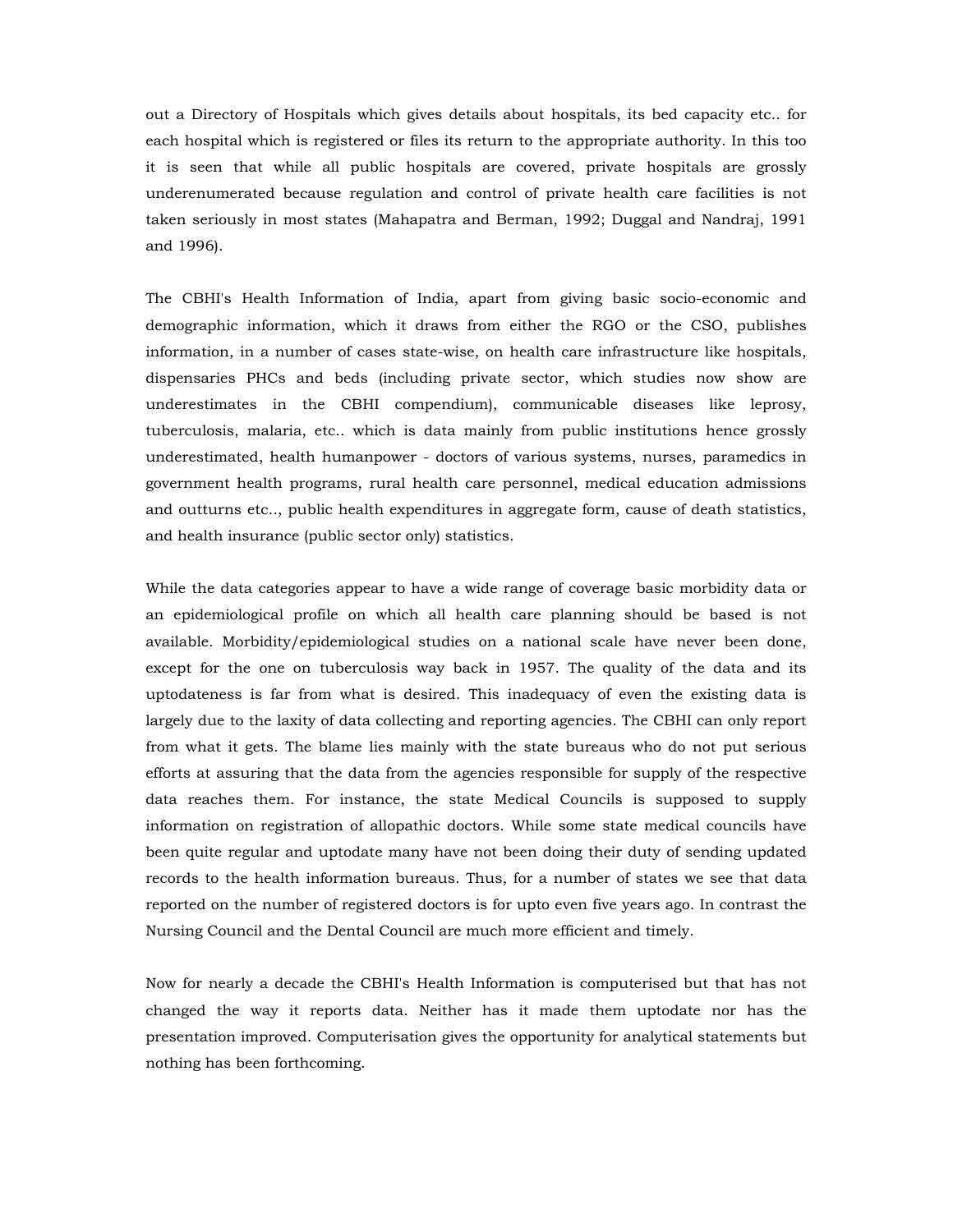Further CBHI reports some sets of data which are meaningless - reporting targets achieved for treatment of communicable diseases makes no sense, what is needed is to report actual prevalence and/ incidence and then the percent of such cases who have received treatment. Similarly, the 1988 Health Information reported that there were only 9375 deaths due to tuberculosis in India in 1987 (Table 10.17, pg.178) - this is a ridiculous figure to present for those who don't know that it represents deaths only in public hospitals and that too partially reported. In the same volume in Table 11.3 on page 202 the RGO data on survey of causes of death is reported in which of all surveyed rural deaths 5.29% were due to tuberculosis of the lungs - this gives us an all India figure for 1986 of over 353,000 deaths due to pulmonary tuberculosis in rural areas alone!

But all said and done the CBHI is the only compiled source for major health services data and ICSSR must get a group of such data experts to collaborate with the CBHI to make its database rational, of better quality, presentable and more usable.

Other national level efforts have been from the Census (data on professions which gives us estimates of doctors of different systems, nurses, paramedics etc.., in the Census Economic Tables, data on disabilities, data on establishments etc..), from the NSS (Expenditure on medical care in selected consumption expenditure rounds, morbidity, 42nd round on morbidity and utilisation, disability, nutrition, health care establishments, immunisation, indebtedness due to health care etc..), Comptroller and Auditor General which gives public health spending by major programs in its Combined Finance and Revenue Accounts which unfortunately since 1987 has stopped publishing the document (also state Budget documents), NCAER's recent surveys on health care utilisation and expenditures and ofcourse the NFHS carried out by the International Institute of Population Sciences.

While the NCAER surveys focus on household morbidity, utilisation and expenditure patterns, the NFHS is mostly demographic and family planning related and provides health data pertaining only to immunisation, pregnancy, delivery (MCH related) and of important communicable diseases like malaria, tuberculosis and malaria, and physical disabilities, and ARI and diarrhoea among children. Both NCAER and NFHS data sets are computerised and the latter is available to any serious researcher from the IIPS on request on floppies. The NFHS has a volume on India and separately for each state. They also plan to bring out selected subject-wise reports and a series of NFHS Research Bulletins.

The sample for NFHS was drawn from 88,562 households from a universe that covers 99% of the country's population. The variables reported include basic household characteristics, nuptiality related, fertility related, family planning related, selective morbidity as mentioned above, mortality, especially infant, child and maternal, and MCH related. The survey was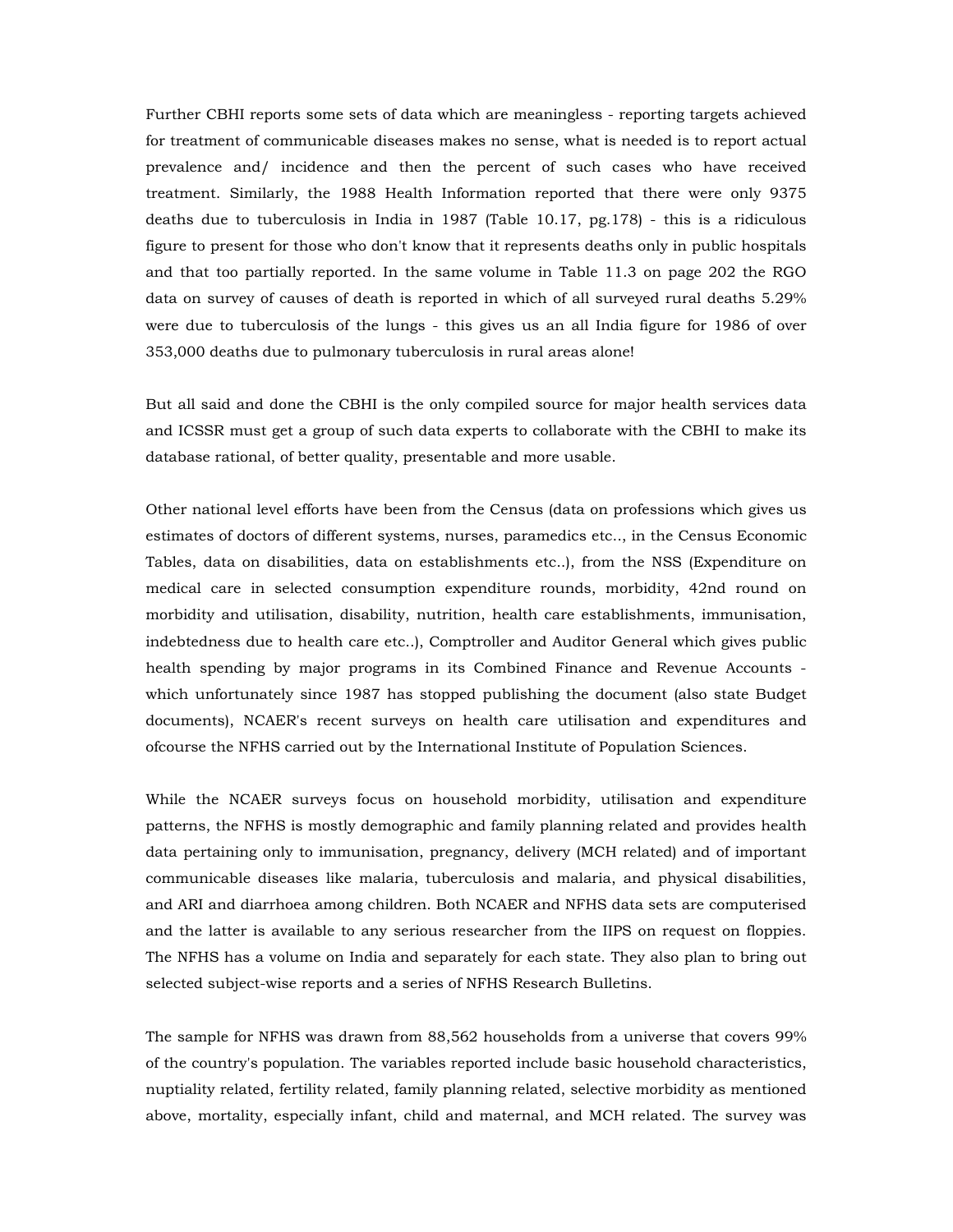conducted in 1992-93 and by end 1994 the reports started coming out. Quality wise it is a good survey but its name is misleading as the health component data from this survey is very small. As stated earlier it is primarily a family planning survey and must be viewed as such. The little health data it gives must be considered a bonus. There is some more health data also which has not been published as yet and since it is possible to get raw data on floppy further information can also be generated.

Presently the next round of NFHS is being planned and lets hope this time round the health part of the survey is taken up more seriously so that it can justify its name. We hope that an improved version of the NFHS will become a periodic activity like the NSS and thus develops into a genuine health database by involving health research agencies other than the population research units also.

#### **MAKING A HEALTH DATABASE**

When I was at FRCH we began the first efforts at evolving a health services database. Public health finance was the item selected to begin this process because it was the most organised form of data and easily accessible. From 1951 to 1985 all available data on public health finance for each state and union territory was compiled and computerised. Now at the Centre for Enquiry into Health and Allied Themes (CEHAT) we have continued this process. The health finance database has been updated upto 1996-97 and other health services data like health personnel, hospitals, beds, PHCs, mortality and fertility rates, immunisation, ante-natal care etc. has also been partially compiled. The CEHAT core research team is committed to building a complete health care database and as an initial step for making it public we have published a core part of it in the Economic and Political Weekly (April 15 and 22, 1995 ). Recently with some small support CEHAT has completed electronic compilation and programming of a limited set of data referred to above. This data is available on a single year basis from 1951 to 1997 for each state and union territory in a set of two floppies along with a user-friendly program. Presently this is being peer reviewed and will be available for public distribution by June 1998. CEHAT is working out a strategy to make this process an ongoing one, add newer categories of data, including those from micro studies and make these updates available at a regular interval at one level, and also place it on a national network or website or as a dial-in bulletin board service (BBS) at another level. It all depends on the kind of support we are able to garner.

To conclude, each set of health data has been discussed below in the context of its sources, availability, quality, access etc. and the work that CEHAT has already done is also highlighted: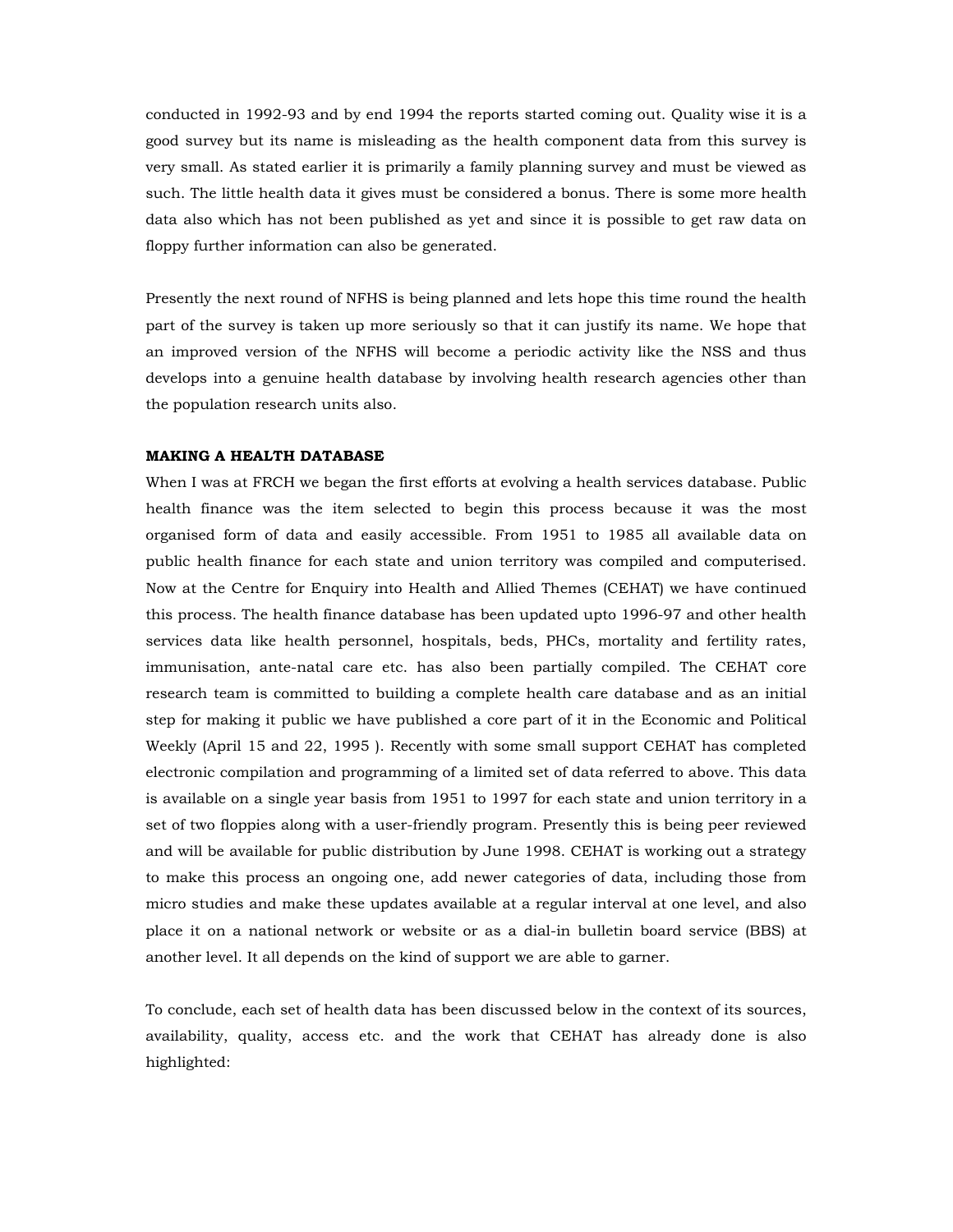## **HEALTH POLICY AND PLANNING**

-Five year plan documents: health program recommendations, allocations, investment expenditures

-Various Committee reports' recommendations: Bhore Committee, Mudaliar Committee, Chopra Committee, Shrivastava Committee, Kartar Singh Committee, ICMR-ICSSR Committee etc..

-Annual Reports of the Ministry of Health and the Report and Recommendations of the Joint Council of Health and Family Welfare.

Some efforts at compilation have been done by the Ministry of Health, annotations can be compiled into a database. This is not a very difficult task to accomplish and we at CEHAT have already collated most of this information and it has to be only put on the computer as a database.

## **HEALTH EXPENDITURES**

-Combined Finance and Revenue Accounts of the Union and State Governments and the State Budget Papers for public health expenditures by major health programs -For private expenditures national level data from NSSO's consumption expenditure rounds as also CSO's estimates. Recent years NCAER survey data also available.

Estimates also from various micro studies.

-Municipal and other local body expenditures available for selected years: Statistical Abstract of India, Health

Statistics of India, NCAER and NIUA studies for some specific years and the Census village and town directories

While the public expenditure data is easily available from the CFRA and the StateBudgets, and the CBHI publishes atleast aggregate data for the previous year in its annual Health Information compendium, that in the private sector is not available - the NSS and CSO estimates are underestimates as shown by various micro studies. NIPFP (1993), FRCH (Duggal et.al.1992) and CEHAT (Duggal et.al.,1995) too have compiled data on public health expenditures in a more systematic and analytic manner. The public health expenditure data in its disaggregated form has now been compiled into a computerised database by CEHAT for all states with single-year data from 1951 onwards - part of this has been published in the EPW of April 15 and 22, 1995 as a 5 year time-series data set. Now it is available on floppy for the years 1951-1997 for each year for each state and union territory. The data categories include overall health expenditure as incurred by the Ministries of Health, and separately expenditures of the Medical department, Public Health department and Family Planning department. In each of these departments further disaggregations have been made - hospital and dispensaries, medical education and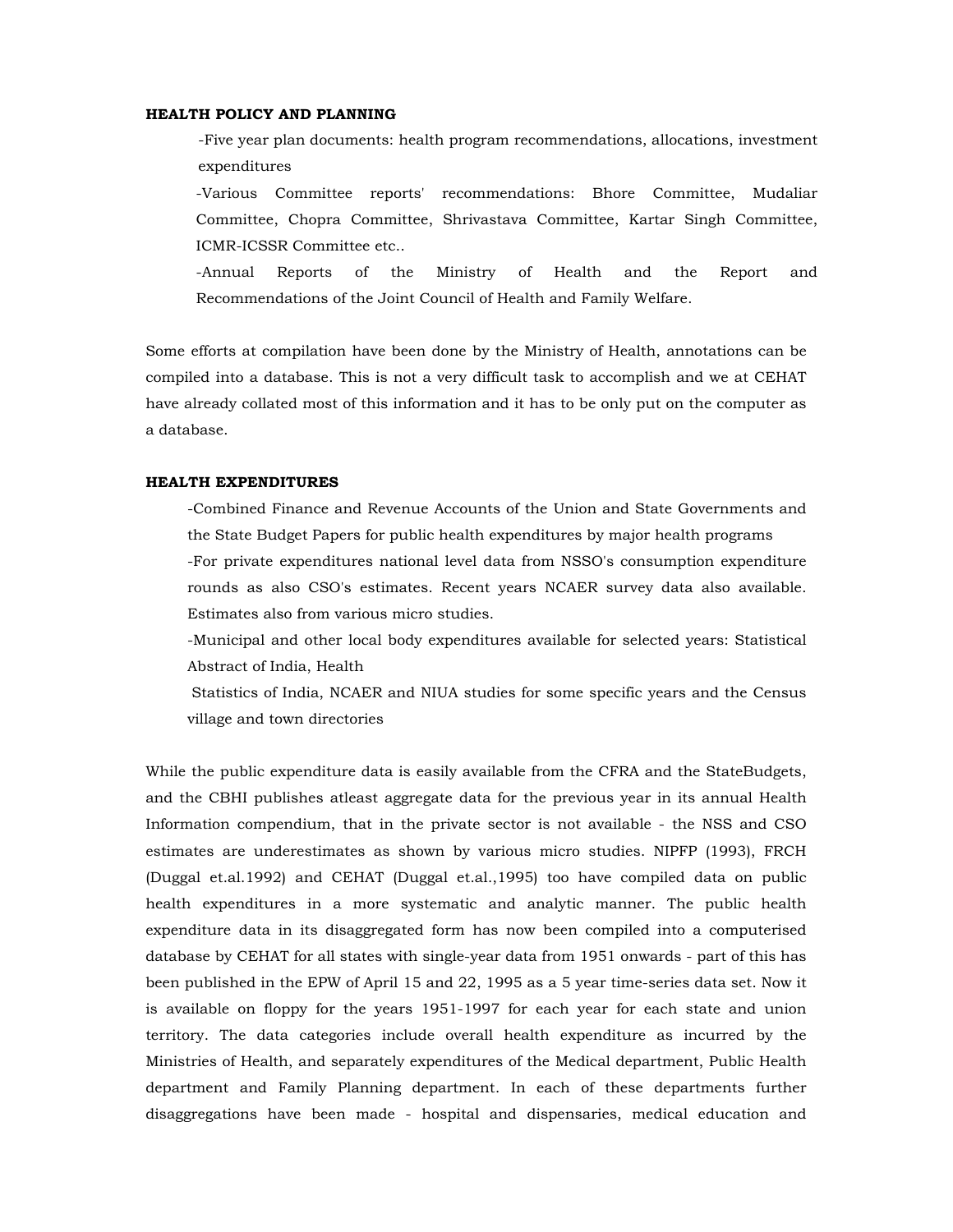research, disease programs, rural family planning services, urban family planning services, maternal and child health services, public health training etc.. From 1986 onwards for selected programs expenditures further disaggregations like leprosy, tuberculosis, malaria programs etc. and on each of these expenditures on line items like salaries, medicines, transport, maintenance etc. are also available.

One problem faced presently is that the CFRA has not been published from 1987 onwards and hence a compiled source of Finance data for all states together is no longer available in the details which CFRA used to provide. Now for such data we have to go to each state's budget individually and thus the process of compiling such data becomes much more cumbersome. We hope the CFRA gets back to publishing its reports as earlier, and perhaps also make the data available on floppies.

## **HEALTH PERSONNEL**

-State Councils for allopathic and ISM&H doctors, dentists and nurses which generate information on registered practitioners and the CBHI publishes it in Health Information of India (HII), also data on medical colleges, admissions and outturn -Information on paramedics and all other health personnel in rural government health care in Rural Health Bulletin and CBHI's HII

 -Census Economic Tables for all categories of health personnel for census years -IAMR also publishes health personnel data in its statistical compendium - Manpower Profile Yearbook

The quality of registration data, especially of the State (allopathic) Medical Councils is unsatisfactory and in many states there is a lag of over five years in reporting. Other problems with this data is that it is registration data and does not reflect on the number of active practitioners - often those who have died, migrated to other countries or have stopped practising continue to be on the list and on the other hand many who are practicing have not registered and hence are not included in the list. CBHI in its HII publishes most of the above data for previous year. The Census economic tables give more accurate data on doctors who are economically active and here we get breakdown by gender, pathy, rural/urban residence, age, educational background etc.. Analysis of Census data which comes once in ten years shows that for allopathic doctors for the same year as the Census the Medical Councils make an overcount by 15-20%. CEHAT has compiled a substantial part of this data for single year since 1951 and the Census data too and computerised it - part of it published in the EPW as mentioned above and upto 1993 it is now available on floppies. The data categories include number of doctors, dentists, nurses registered with the respective Councils, breakdowns of the Census data by gender,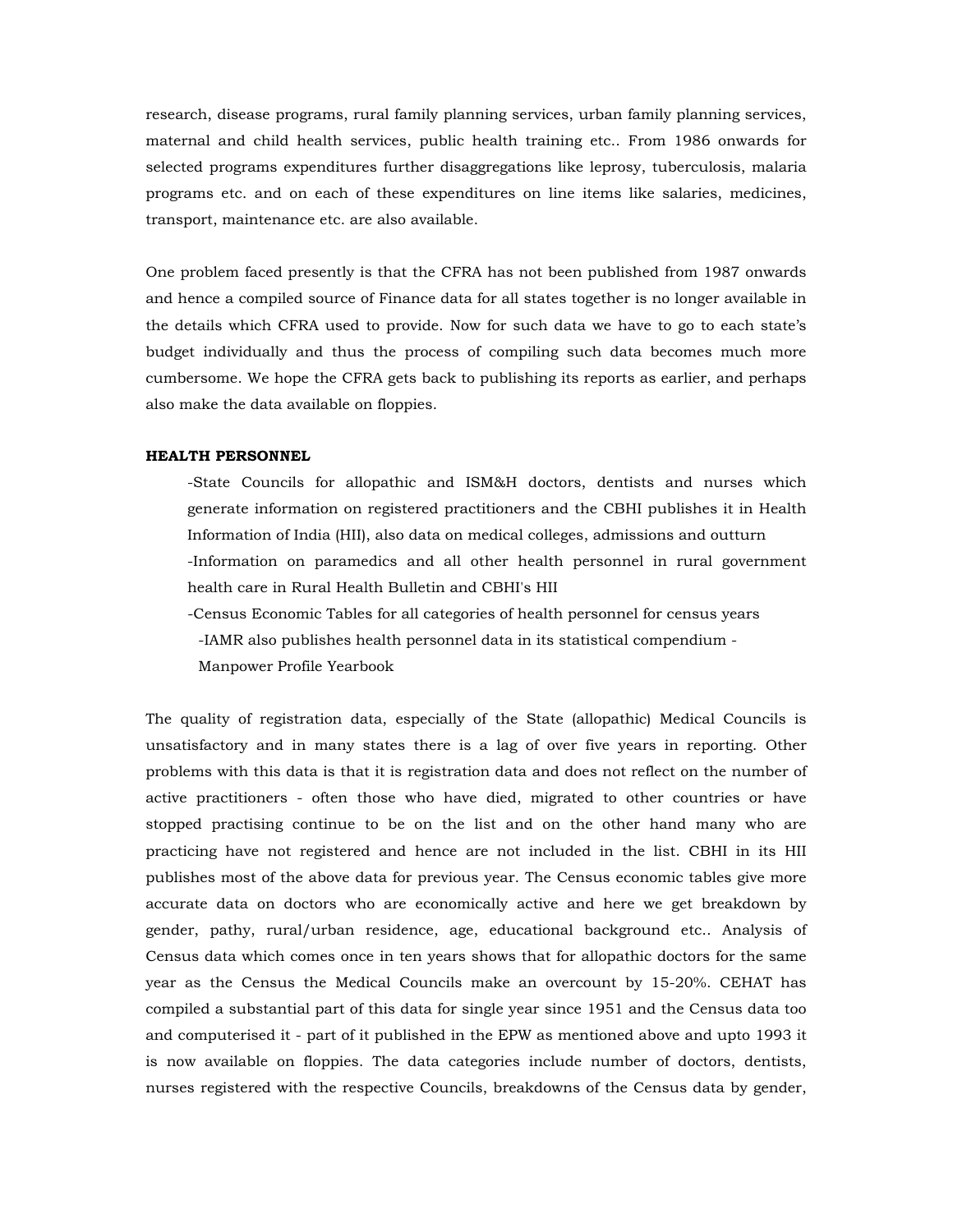pathy, residence. Also included are different categories of paramedics like ANMs, MPWs, pharmacists etc.. in government services.

#### **HEALTH INFRASTRUCTURE**

-HII compiles annual information on hospitals, dispensaries, hospital and dispensary beds, PHCs, Subcentres. The hospital and dispensary data includes private hospitals also. CBHI also rings out a Hospital Directory every few years. PHC and other rural health infrastructure also available in the Rural Health Bulletin of the Ministry of Health

Various micro studies have shown that the private sector data is very much underestimated. CEHAT has compiled all the available data in this category and upto 1993 it is available on floppies. Data categories include hospital and dispensaries and beds by rural/urban location and by private/public ownership. Apart from CBHI another sources of information are the Establishment survey data of the economic census which lists directory/non-directory establishments and own account enterprises in the health sector. This data is still to be incorporated in the CEHAT database.

#### **UTILISATION AND MORBIDITY**

-NSS and NCAER are the only major sources for such data

-Number of micro studies provide good information

This is one set of data, which is not available on a regular time series basis. The NSS morbidity and utilisation surveys are very few and the only detailed survey was in the 42nd round in 1987. In the eighties a number of micro studies were done which for the first time brought such data on agendaand as a consequence NCAER did two national level studies in 1992 and 1994. Both NSS and NCAER data is computerised but is not available on floppies for use and analysis. The NSS data is published in Sarvekshana and NCAER data in book form. Some important micro studies are those done by FRCH in Maharashtra and Madhya Pradesh (Duggal and Amin, 1989; George et.al. 1993;), KSSP in Kerala (Kanan et.al. 1991) etc..

Morbidity data is also available in a limited way for captive populations like users of public hospitals (published by CSO in Statistical Abstract of India - but since returns are not filed by all hospitals regularly this data has very little value, except perhaps for percent distribution of cause of morbidity), for users of railway, postal, mining, CGHS and ESIS health services. Such data can be used to give useful proxy estimates in the absence of better quality data. This data is available in respective health services' annual reports.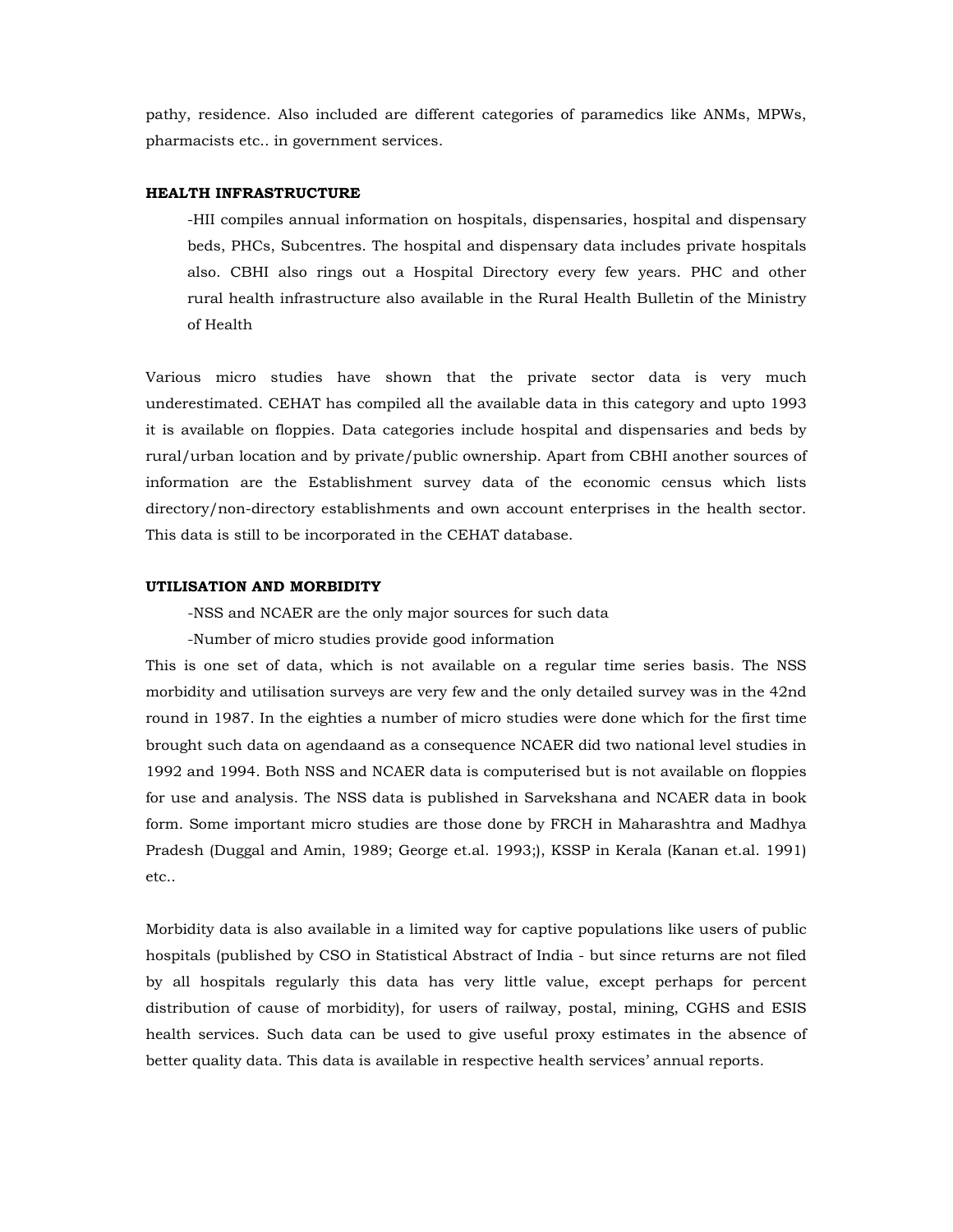## **FAMILY PLANNING**

-Family Welfare Yearbook, an annual publication of the Dept. of Family Welfare of the Ministry of Health publishes detailed data on contraceptive methods use, fertility related indices, family planning expenditures, MCH related data etc.., also NFHS data

This data is quite comprehensive but a fair part of it relating to contraception acceptance is suspect. Ofcourse, the data refers only to the public system. The NFHS data is very useful here because it gives an opportunity to compare field level data with service statistics of the Family Planning department.

# **HEALTH INDICES**

-RGO's SRS data on mortality and fertility, cause of death data and data on use of medical facility at birth and death, also NSSO and Census data and now NFHS data. Some of this data has been compiled by CEHAT also.

Data categories include crude birth and death rates, infant mortality rates, total fertility rates, age-specific fertility rates, % users of medical facilities at birth and death etc..

#### **HEALTH INSURANCE**

-ESIS, CGHS, Railways data on expenditure and utilisation from their Annual Reports, HII also publishes some of this data

-Also data on various other insurance programs under Acts covering various miners, maternity benefit, plantation workers, beedi workers etc...

-Data on Mediclaim could be compiled from the various insurance companies; this will provide information on both corporate health insurance from group policies as well as individual insurance cover

# **PHARMACEUTICAL PRODUCTION**

-Data on overall and key drugs production and availability from Ministry of Chemicals, and association of pharmaceutical producers like IDMA and OPPI, also from ORG which compiles market intelligence on drugs

## **CONCLUDING REMARKS**

The above review of data on health and health care services shows that the available data on this sector is fairly inadequate and the little that is available is poorly organised with very limited access for users. However the potential for making this limited data better organised and more easily accessible is not such a difficult task as is evident by some of the efforts put in by the research team of CEHAT. Some recent developments show that the Comptroller and Auditor General of India is seriously considering improving the quality of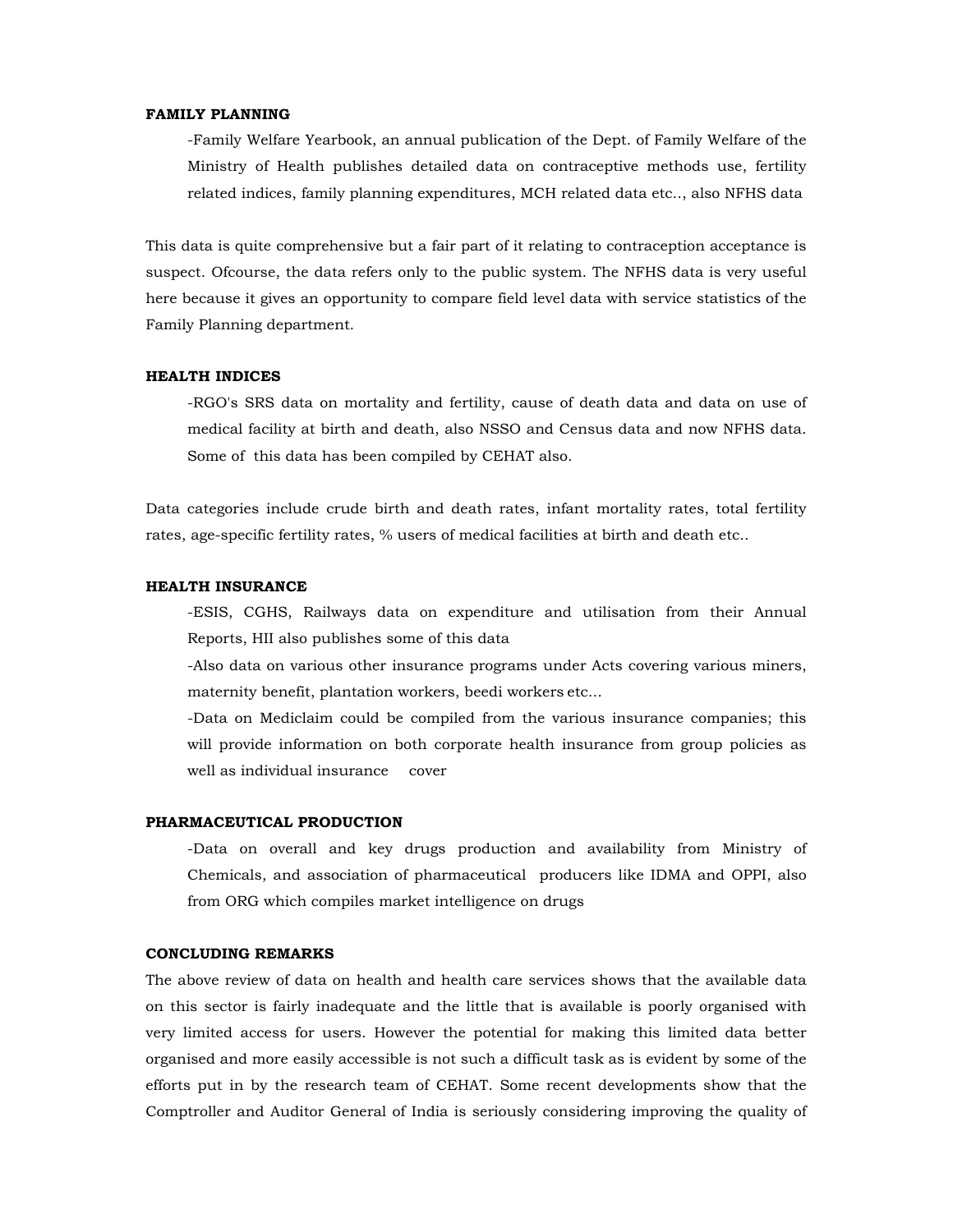presentation of data on the accounts of the nation which should make the public health expenditure data available in more useful categories. Many government departments are now making special efforts at improving the quality of their reports, statistical compendiums etc. and to do this they have now made a large number of their non-priced publications as priced ones. The Ministry of Health too has adopted pricing but the quality of its data or timely availability is still far from being what it should be. It must be remembered that HII is the only compiled source on a wide array of health information and the users of health data are at its mercy. Hence a lot of pressure on the Ministry of Health will have to be put to make it meet the demands for quality and timely availability of health and health care data. And the ministry in turn will have to exert similar pressure on its constituents from whom it gets the data it compiles.

#### **REFERENCES :**

CAG, various years: Combined Finance and Revenue Accounts of the Union ans State Governments, Comptroller and Auditor General, GOI, New Delhi

CBHI, various years: Health Information of India, CBHI, Ministry of Health, New Delhi

Census - 1981 and Others: Economic Tables - B Series, Census Commissioner, New Delhi CSO, 1989 and various years: Basic Statistics Relating to the Indian Economy, GOI, New Delhi

Duggal Ravi and Sucheta Amin, 1989: Cost of Health Care, FRCH, Bombay

Duggal Ravi and Sunil Nandraj, 1991: Regulating the Private Health Sector, MFC Bulletin No.173-174

Duggal Ravi, Sunil Nandraj and Sahana Shetty, 1992: State Sector Health Expenditures, FRCH, Bombay

Duggal Ravi, Sunil Nadraj and Asha Vadair, 1995: Health Expenditure Across States - Part I and II, Economic and Political Weekly, April 15 and 22

FRCH, 1993: Health Research Studies in India, FRCH, Bombay

George Alex, Ila Shah and Sunil Nandraj, 1993: Household Health Expenditures in Madhya Pradesh, FRCH, Bombay

GOI, 1946: Report of the Health Survey and Development Committee by Joseph Bhore - 4 Vols., GOI, New Delhi

IAMR, 1997: Manpower Profile of India, Yearbook 1997, 5th Edition, IAMR, New Delhi

Kanan KP, Thankappan, Kutty and Aravindan, 1991: Health and Development in Rural Kerala, KSSP, Thiruvanathapuram

Mahapatra P and P Berman, 1992: Evaluating Public Hospital Performance - Secondary Hospitals in Andhra Pradesh, APVPP, Hyderabad

Nandraj Sunil and Ravi Duggal, 1996: Physical Standards in the Private Health Sector, Radical Journal of Health (New Series), Vol II : 2/3

NCAER, 1992 and 1994: Household Survey of Medical Care, NCAER, New Delhi